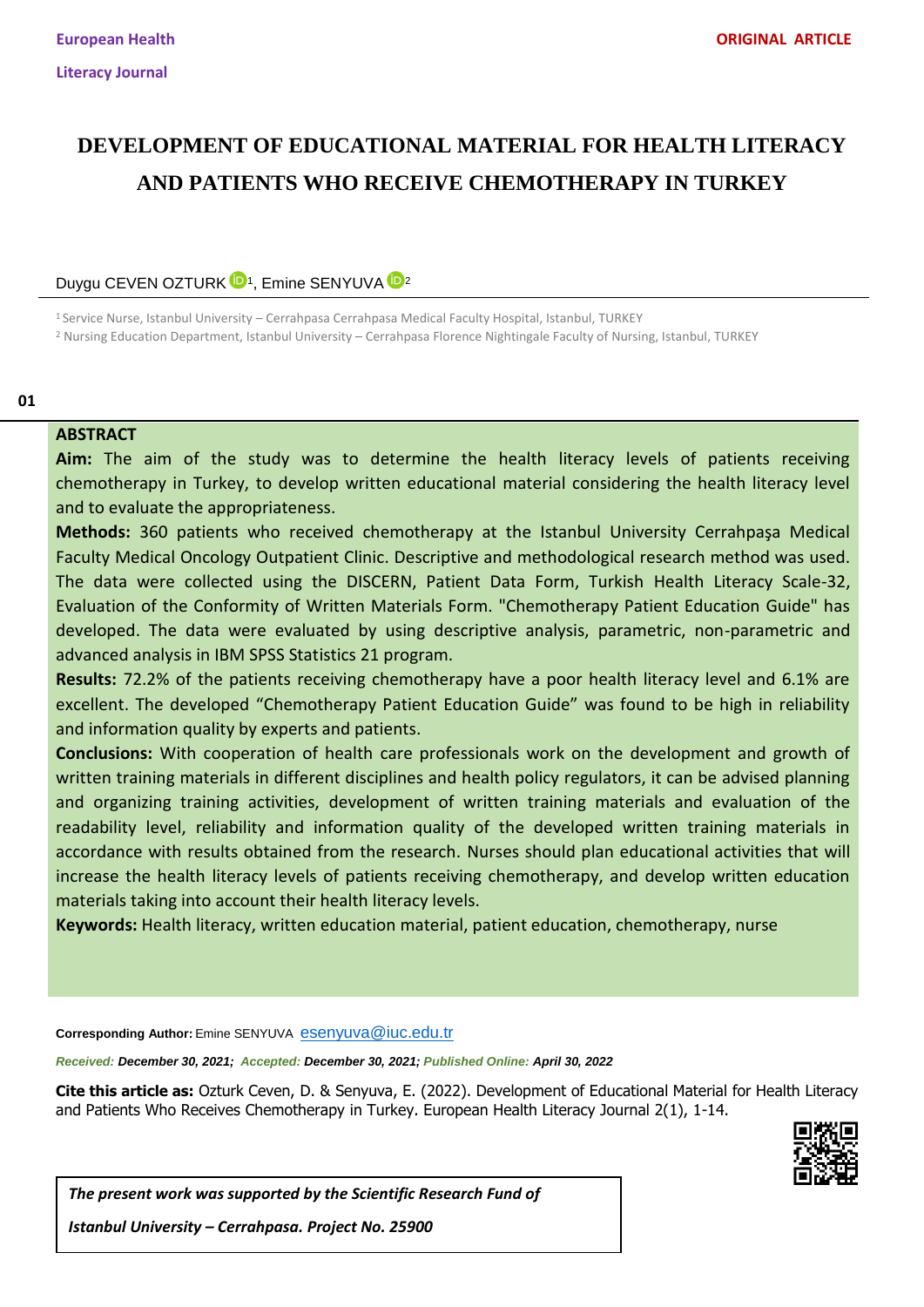### **Introduction**

Cancer, due to the rapid increase in incidence and mortality in recent years has been seen as one of the most important health problems in the world and in our country in recent years (1-3). In this process, chemotherapy prevents the growth and proliferation of both normal and cancerous cells, and may cause side effects such as nausea, vomiting, loss of appetite, constipation, diarrhea, cardiac problems, bone marrow suppression (anemia, leukopenia, thrombocytopenia), hair loss, etc (4, 5). Minimizing or eliminating these side effects, healthcare professionals, especially nurses who are in constant interaction and communication with the patients and families considered as the most accessible source of information have important responsibilities (6, 7).

Patient education comes first among these responsibilities. During the education applied by nurses, different educational materials are used to facilitate the learning of the patient and families and to increase their interest on the subject (6-8). However, to make understandable those education materials such as posters, brochures, books, booklets etc. used in patient education those educational materials need to be developed/prepared pursuant to literacy level of patients and their families (9).

According to the World Health Organization (WHO, 2013), health literacy; "Health literacy is associated with general literacy and it is their ability and capacity that enable them to correctly perceive and understand health-related information and messages, to have access to health-related information resources to protect, maintain and improve their health, and to improve the quality of life (10).

According to UNESCO (2009) report; 776 million adults in the world are not primary health literate. In the case of low levels of health literacy, the process of benefiting from health care for patients begins again. Repeating this process causes social and economic effects, increased workload, the need for more staff than the existing, individual and institutional loss of time and financial loss and so on. Low/inadequate level of health literacy also causes individuals to have problems in hospital admissions, spending more on health care, understanding the educational materials provided, adapting to their treatment and chronic disease management, and expressing information about their health conditions appropriately. In related studies, it is stated that low health literacy level increases cancer incidence and mortality and decreases quality of life (11, 12). Most of the researches conducted in our country and in the world shows that most written education materials used in patient education are difficult to understand for patients with low levels of health literacy and do not comply with the principles of preparing written education material (4, 5). For this reason, it is important that nurses improve their communication with patients and their families, determine their health literacy levels, and develop written education material by considering the determined health literacy levels and the principles of preparing written education material (6, 7).

### **METHODS**

#### **Study Design**

The research was carried out according to the descriptive and methodological research method. The Strengthening the Reporting of Observational Studies in Epidemiology (STROBE)-Cross-sectional studies guideline was followed.

#### **Sample and Setting**

The population of the study consisted of patients who applied to the Medical Oncology Policlinic of the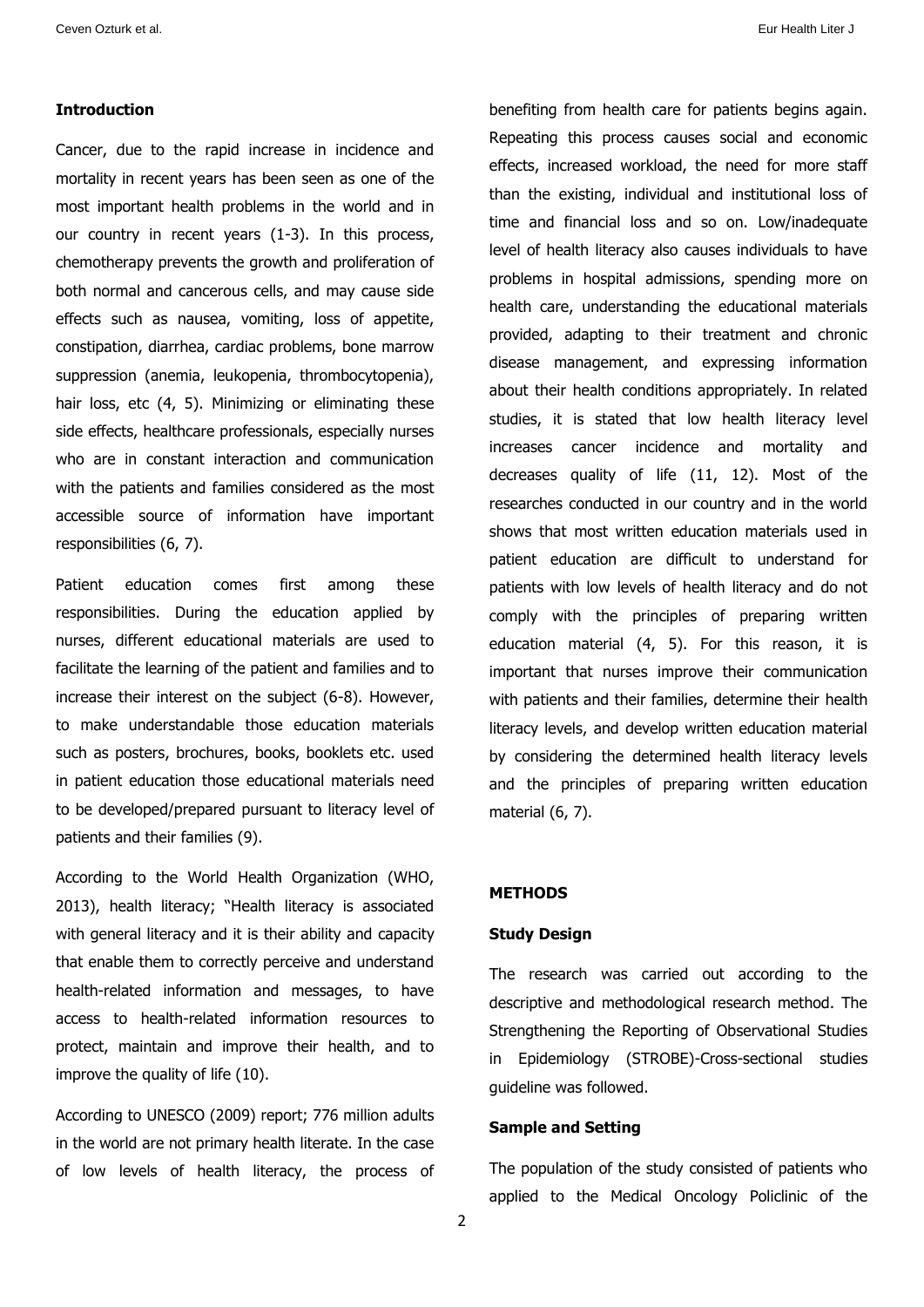Internal Medicine Department of a university hospital for chemotherapy treatment.

The sample of the study consisted of 360 who applied to the Istanbul University Cerrahpasa Medical Faculty Medical Oncology Outpatient Clinic for chemotherapy treatment for the purpose of determining the health literacy levels of patients receiving chemotherapy and developing written education materials and evaluating their suitability. Power of 0.05 effect size and 95% confidence interval determined with 5% error level with unknown sample size. The patients to be sampled were selected by random sampling method among the patients who met the research criteria.

Inclusion criteria in the study sample;

- Receiving chemotherapy treatment
- Agreeing to voluntarily participate in research
- Being 18 years and older
- Being able to read and write
- To be able to communicate verbally
- Not having any disability that would hinder learning / communication

#### **Instruments**

**Patient Information Form:** It is developed by the researcher pursuant to the literature. Form; consists of 14 questions, 9 of which are intended to determine age, gender, marital status, educational status, sociodemographic characteristics and 5 of which are to determine the need of having knowledge about chemotherapy, the state of finding it sufficient, the sources of access to information and chemotherapyrelated education needs (13).

**Turkey Health Literacy Scale-32 (TSOY-32):**  Scale aiming to determine health literacy levels of patients, it is developed based on the conceptual framework of the European Health Literacy Survey (HLS-EU). Scale consists of 32 questions and of eight components: two of which basic dimensions (Treatment and service, Disease prevention/health promotion) and four processes (access to health information, understanding health information, evaluating health information, using/applying health information

Response options of five-point Likert scale is sorted as; Very easy (5), Easy (4), Difficult (3), Very difficult (2) and No idea (1) In the calculation of the scale score; Index = (average-1)  $\times$  (50/3) formula was used.. The lowest score is 0 and the highest score is 50.

### Scores refer as;

- (0-25): inadequate health literacy
- (>25-33): problematic limited health literacy
- (>33-42): adequate health literacy
- (>42-50): expresses excellent health literacy.

The total cronbach's alpha coefficient of the scale ranged from 0.95 and its subscales ranged from 0.86 to 0.91 (14).

Total cronbach's alpha coefficient was 92 in the study. The total cronbach alpha coefficient of the Treatment and Services sub-dimension was 92 and the coefficients of the sub-processes ranged from 67 to 81. Disease Prevention/Health Promotion subscale total cronbach's alpha coefficient was 92 and the coefficients of the sub-processes ranged from 71 to 75.

**Development of Chemotherapy Patient Education Guide (CPEG):** CPEG was developed in John Hopkins University Communication Programs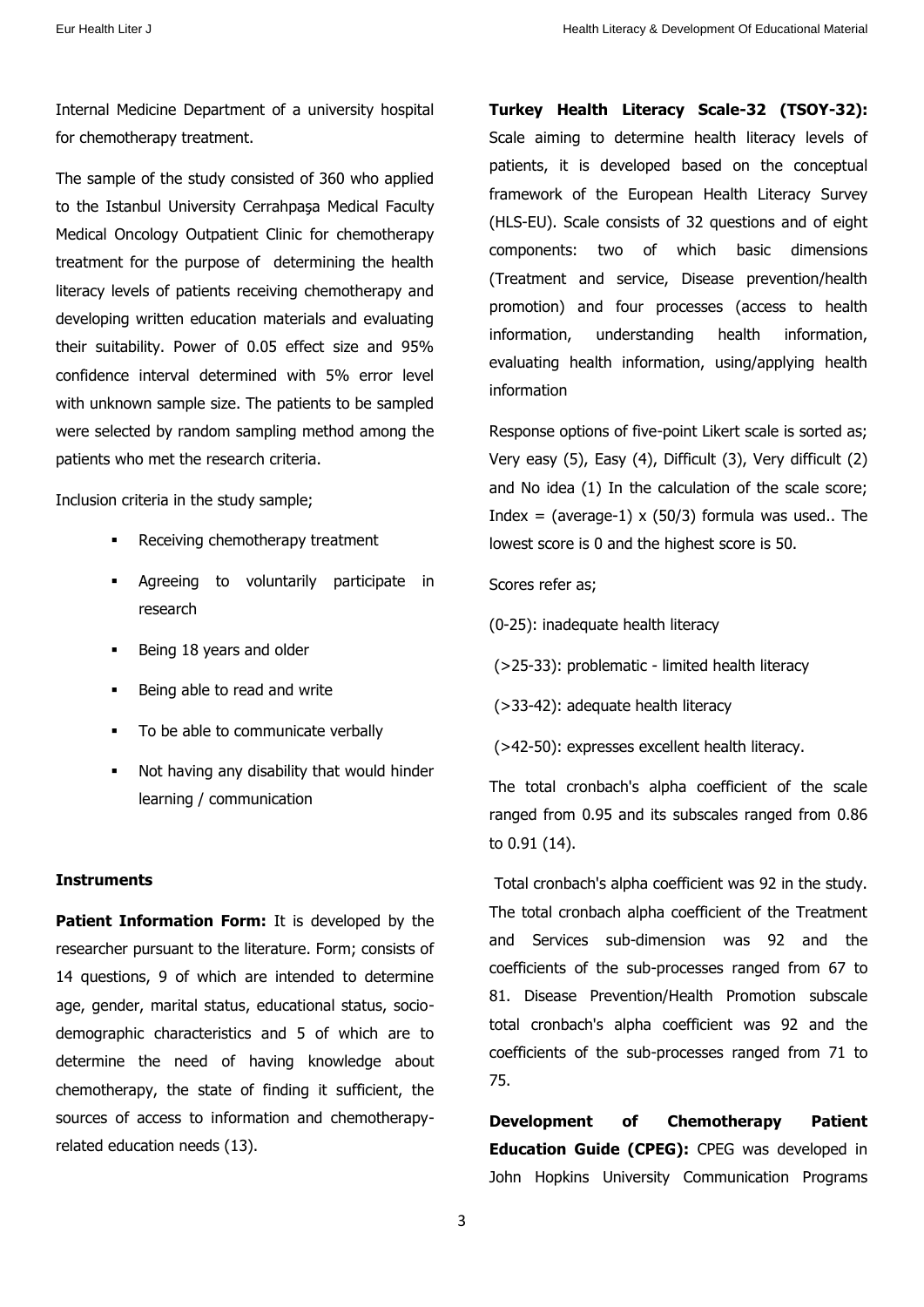Center (JHU/PCS) by considering the stages of the development of written education material (15).

Analysis stage; the aims and objectives of the material were determined by considering the knowledge, skills and attitudes expected of patients to gain. Costs were determined by contacting the relevant printing centers.

Planning stage; Patient Information Form and TSOY-32 knowledge related to chemotherapy, education needs and health literacy levels are determined by using chemotherapy socio-demographic characteristics of the patients

Material Development stage; "Chemotherapy Patient Education Guide" has been developed taking into consideration the health literacy levels of patients receiving chemotherapy and the principles of preparing written education material. It was developed in accordance with the relevant literature and the opinion of three experts, two oncologists and one oncology nurse.

CPEG; was presented to the specialists and chemotherapy patients for the evaluation of language, content and technique of it.



**Figure1. Text (Content) Page**

| Kemateraal organists kada italiai kulturakila mistafi<br>a Sicold Italiandalou back carsa kerominasi imusu bo-<br>Yestler businessman dramos unualis anticipalmias<br>Technik propostile gapping on popisite ignores algo Anadolaso.<br>plus diligatifacilitar basicilitar pintagonal.<br>Barn Antonial, ad Magiclander Middled Nachts, adduling<br>biterroom, gainful va deighinda abuntrialus achebian<br>behaviorelli, Bu brittier sin billional band bulunmarkeer<br>canderstate kulkaconaposal.<br>a. Buy britised briefarin homotopup harms for<br>atteiligadellen aldrit ladisdisk passa, Michael a drittminaliska<br><b>Bailadd Liferies</b><br>Remains an index to expended<br><b>Kindando Subliviariaca</b><br>State Austrian control<br>Ekimietea<br><b>Kingdome</b><br>existing held about a history and a series. | Terbente proposta hastatabous, bandous or prototed<br>stunts by Aska acts in eighthorships Bureau<br>Whethers acander includibles higher keite dealer<br>ablickans anotherapide<br>a fakto, stazionisti un trer gripe caliment concello colognosi<br>babukhi antenimal pialendirezakini bitylece hem<br>Easterdamer data kiday personalimed bain de betweeness<br>pain additioning shall at a literachies algorith annulinaux exit.<br>Two attribute pollutions goods statulizers sensite automobile States<br>statements as no capable officer to telescope you<br>americanism instructionism foundated and additionated<br>beater duranters and provided to definements<br>parallels labarisables, sorty controllian primonalphili-<br>kentilized at Examinibus agreedents administrate prettile on<br>dedicates and are received dealers in our also household<br>Advertising Concession<br>. Excessioned bulletie Radesville kopponentes Additive<br>kentakeugi italienen pielahar dahil pennentahan har<br>Renaus aberto is affile ablance billion. |
|--------------------------------------------------------------------------------------------------------------------------------------------------------------------------------------------------------------------------------------------------------------------------------------------------------------------------------------------------------------------------------------------------------------------------------------------------------------------------------------------------------------------------------------------------------------------------------------------------------------------------------------------------------------------------------------------------------------------------------------------------------------------------------------------------------------------------------|----------------------------------------------------------------------------------------------------------------------------------------------------------------------------------------------------------------------------------------------------------------------------------------------------------------------------------------------------------------------------------------------------------------------------------------------------------------------------------------------------------------------------------------------------------------------------------------------------------------------------------------------------------------------------------------------------------------------------------------------------------------------------------------------------------------------------------------------------------------------------------------------------------------------------------------------------------------------------------------------------------------------------------------------------------|

**Figure2. CPEG Source - Back Page**

Implementation and Monitoring stage; According to the opinions of oncologist, oncology nurse, educational scientist, academician, dietitian, 14 specialists and 14 chemotherapy patients CPEG , has been revised in terms of language, content and technique and has been finalized.

Evaluation stage; CPEG published to be used for the patients receiving chemotherapy. Necessary works will be continued by returning to the planning phase from time to time to apply possible updates.

**Form of Evaluation of the Compliance of Written Materials:** It is developed by Doak et al. (1996) (16). It is used for the first time in our country, by Gokdogan et al. (2003) (17) and Demir et al. (2008) (18) in their research. Form consists of 27 questions, 4 of literacy status (5), pictures, graphics, tables and lists (5), plan and type (8), learning and motivation (3), cultural appropriateness (2) consists of six subdimensions. The form is evaluated on a total of 1-27 points by giving 1 point for Yes and 0 points for No. Scoring more than the form indicates that the readability of the educational material is high.

**DISCERN (Quality Criteria for Consumer Health Information) Scale:** The scale used to evaluate the reliability and quality of knowledge of the educational material was analyzed by Charnock et al. (1999) (19). Turkish validity and reliability study has been made by Gokdogan et al. (2003) (17). The scale consists of 15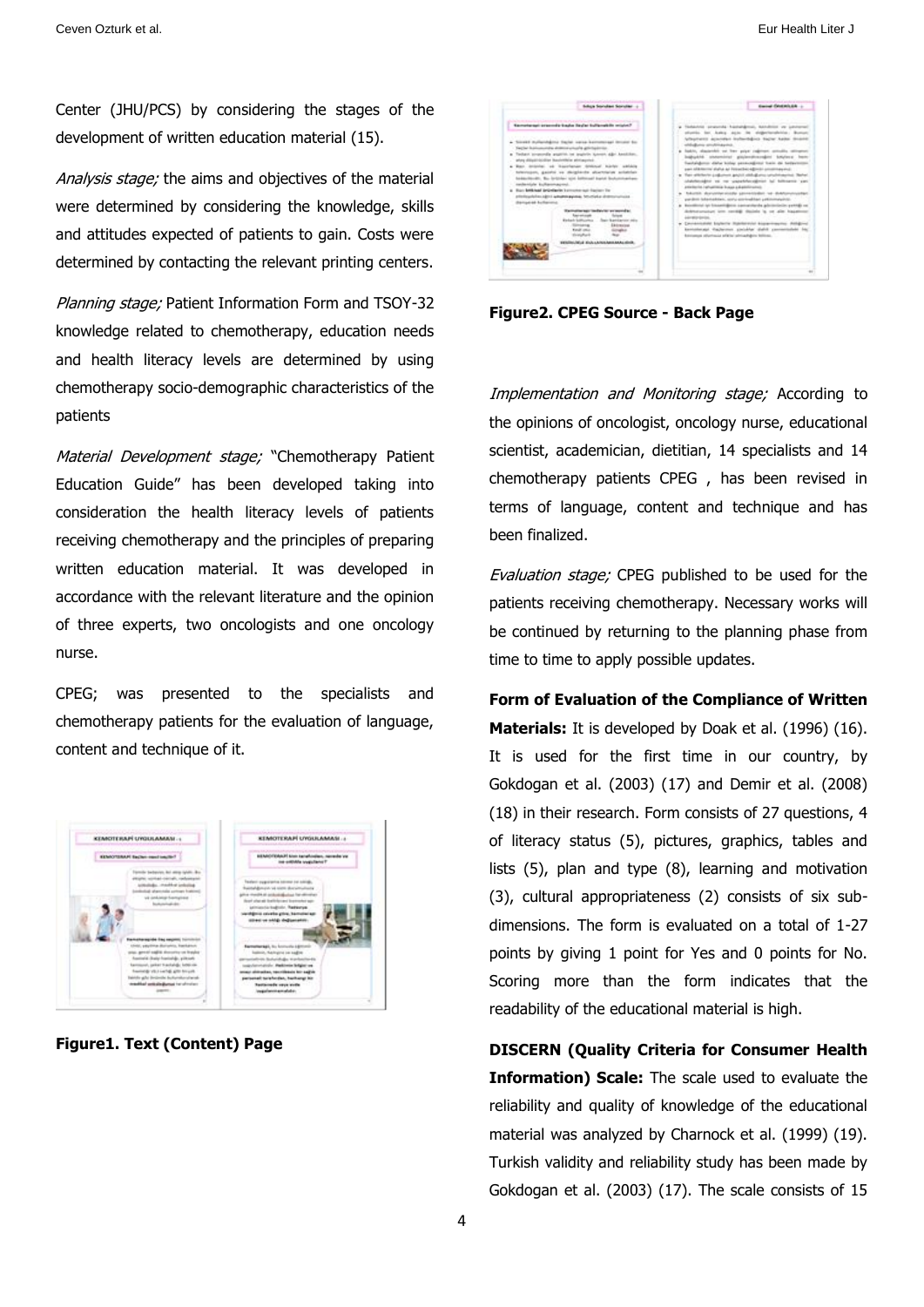items. The lowest score that can be obtained from the scale is 15 and the highest score is 75. Obtained 15 points indicates that the information quality of the education booklet is low and the 75 points indicates that the quality of information is high (17).

#### **Statistical Analysis**

The data obtained were transferred to the computer by the researcher. Analyzed by statistical expert in IBM SPSS Statistics 21 (Statistical Package for Social Sciences) software licensed by Istanbul University. Data were evaluated at p<0.05 significance level and 95% confidence interval. Descriptive analyzes (number, percentage, mode, mean and standard deviation) were performed to determine the sociodemographic characteristics of chemotherapy patients, the status of finding sufficient information about chemotherapy, the sources of access to information, and the education requirements related to chemotherapy. To test TSOY-32 total and internal consistency coefficient for testing the validity and reliability of its dimensions, TSOY-32 material, descriptive analysis to determine the average scores obtained from the total and the dimensions (number, percent, lowest-highest values, mean and standard deviation) were used. Parametric (one-way analysis of variance and t-test in independent groups) and nonparametric (Kruskal Vallis and Mann Whitney U) to determine whether the socio-demographic characteristics of chemotherapy patients and their knowledge of chemotherapy make significant difference on the mean scores of TSOY-32; and advanced analyzes (Tukey HSD for one-way analysis of variance and Mann-Whitney U with Bonferroni correction for Kruskal Wallis) were used. Descriptive analyzes (number, percentage) were performed to determine the opinions of specialist and chemotherapy patients about CPEG.

#### **Ethical Consideration**

Prior to the study, the approval of the Ethics Committee (date: 07.12.2016 and number 442908), permission to use the institution and scale was obtained. Written and verbal consent was obtained from chemotherapy patients who agreed to voluntarily participate in the study.

### **RESULTS**

### **Socio-demographic characteristics of chemotherapy patients**

37.8% of patients receiving chemotherapy are 51 years or older, 36.1% are 40 years and under. The mean age was 45.46±12.96 years. 53.3% are women, 73.1% are married, 33.6% are primary school, 24.4% are high school, 21.7% are university graduates.

### **Chemotherapy related knowledge levels and education needs of chemotherapy patients**

73.6% of chemotherapy patients stated that they had information about chemotherapy and while 19.2% of them found their information sufficient, 29.4% of them found it insufficient.

55.6% of chemotherapy patients stated that they received information about chemotherapy from the internet, 51.7% from the physician, 21.7% from a nurse.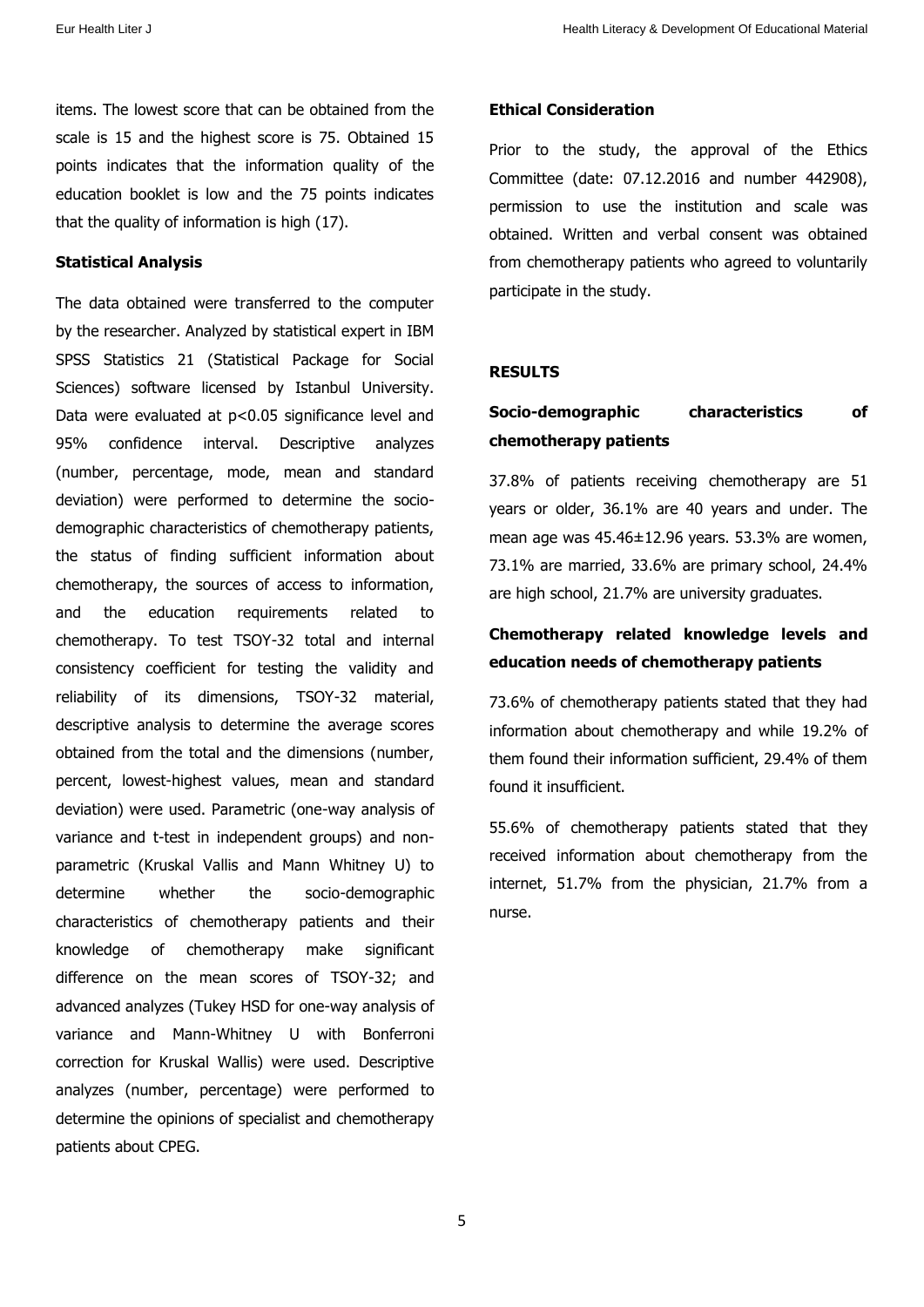| <b>Chemotherapy Education Needs of Patients</b>                                                     | $\mathbf n$ | $\overline{\frac{9}{6}}$ |
|-----------------------------------------------------------------------------------------------------|-------------|--------------------------|
| Subjects (s) needed for chemotherapy education*                                                     |             |                          |
| Side effects of chemotherapy and coping methods                                                     | 250         | 69,4                     |
| Nutrition                                                                                           | 218         | 60,6                     |
| Home care after chemotherapy                                                                        | 215         | 59,7                     |
| Protection from infection                                                                           | 206         | 57,2                     |
| Ways of coping with hopelessness / stress for the future                                            | 206         | 57,2                     |
| Conditions that may arise during the during chemotherapy                                            | 203         | 56,4                     |
| By whom, when, how long, where to receive chemotherapy                                              | 170         | 47,2                     |
| Emergency numbers                                                                                   | 167         | 46,4                     |
| Examinations and controls                                                                           | 161         | 44,7                     |
| Basic hygiene and skin care                                                                         | 151         | 41,9                     |
| Protection from bleeding                                                                            | 145         | 40,3                     |
| Sex life                                                                                            | 133         | 36,9                     |
| Others                                                                                              | 56          | 15,6                     |
| The ways or persons that the chemotherapy will be given *                                           |             |                          |
| I would like to receive from physicians                                                             | 309         | 85,8                     |
| I would like to receive from nurse                                                                  | 165         | 45,8                     |
| I would like to be given written sources (brochures, booklets).                                     | 157         | 43,6                     |
| I would like to share the experiences with the patients who<br>have had the same experience before. | 95          | 26,4                     |
| Others                                                                                              | 13          | 3,6                      |

### **Table1: Chemotherapy education needs of patients receiving chemotherapy (n: 360)**

\* Multiple options were checked.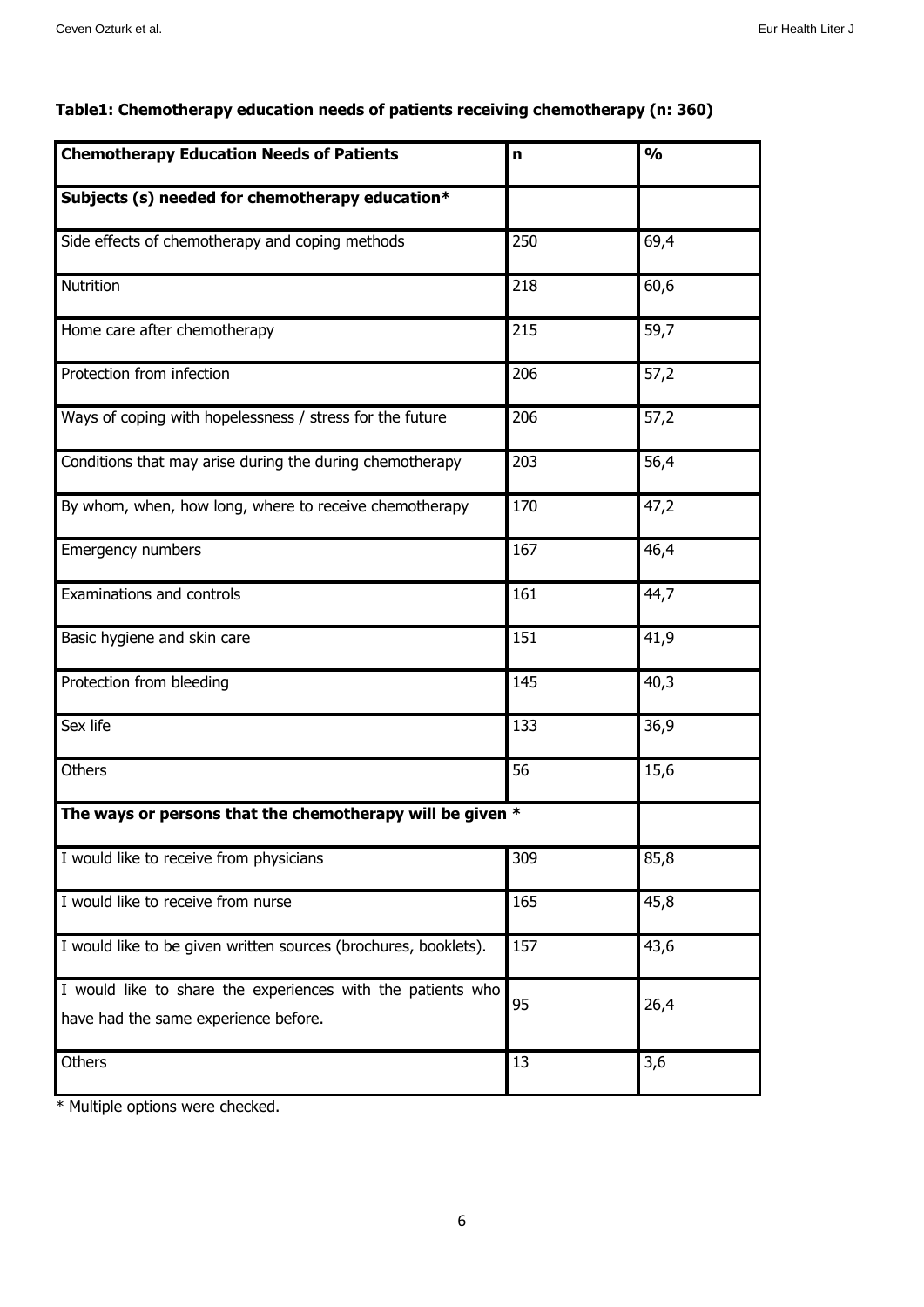56.4% of chemotherapy patients stated that they needed to be educated about the conditions that may be experienced during chemotherapy application, 69.4% had side effects and coping methods of chemotherapy, 60.6% had nutrition, 59.7% had home care after chemotherapy, and 57.2% had protection from infection and coping with hopelessness stress for the future. (Table1).

85.8% of chemotherapy patients indicated that they wanted to get the education about chemotherapy from

the physician, 45.8% from the nurse 43.6% of them arefrom brochures, booklets and the written sources (Table 1).

#### **Health literacy levels of chemotherapy patients**

It was found that 38.6% of chemotherapy patients had poor health literacy, 33.6% were problem-limited and 6.1% were excellent (Table 2).

### **Table2. Health literacy scores of patients receiving chemotherapy from Turkey Health Literacy Scale – 32 (n: 360)**

| Health Literacy Scores of Patients Receiving<br><b>Chemotherapy</b> | n   | $\frac{0}{0}$ | <b>Index Value</b> |
|---------------------------------------------------------------------|-----|---------------|--------------------|
| Poor Health Literacy                                                | 139 | 38.6          | $\leq$ 25          |
| Problem-Limited Health Literacy                                     | 121 | 33.6          | between 25.1-33    |
| Adequate Health Literacy                                            | 78  | 21.7          | between 33.1-42    |
| <b>Excellent Health Literacy</b>                                    | 22  | 6.1           | between 42.1-50    |

The lowest score from the treatment and service subscale was 16, the highest score was 33, and the mean total score was 23.28±10.12. Among the processes under this sub-dimension, the highest average score was"Health-related Knowledge Assessment" (10.71±2.76), the highest average score "Evaluating Health Related Information" was (10.  $71\pm2.76$ ), the lowest mean score was found to be Use/Apply Health Information" (9.29±2.76).

The lowest score obtained from the Disease Prevention/Health Promotion sub-dimension was 16, the highest score was 31 and the total score average was 24.50±9.99. Among the processes under this subdimension, was Evaluating Health Related Information

in (10.51±2.79), the lowest mean score was Understanding Health Information" (9.56±2.86).

# **Comparison of socio-demographic characteristics and knowledge of chemotherapy and health literacy levels of patients receiving chemotherapy**

There was not found statistically significant difference between ages of patients receiving chemotherapy and with TSOY-32 total mean score (p<0.05) (Table 6). The difference was found to be due to the fact that patients aged 40 had a higher mean score than those aged 51 and over (Table 3).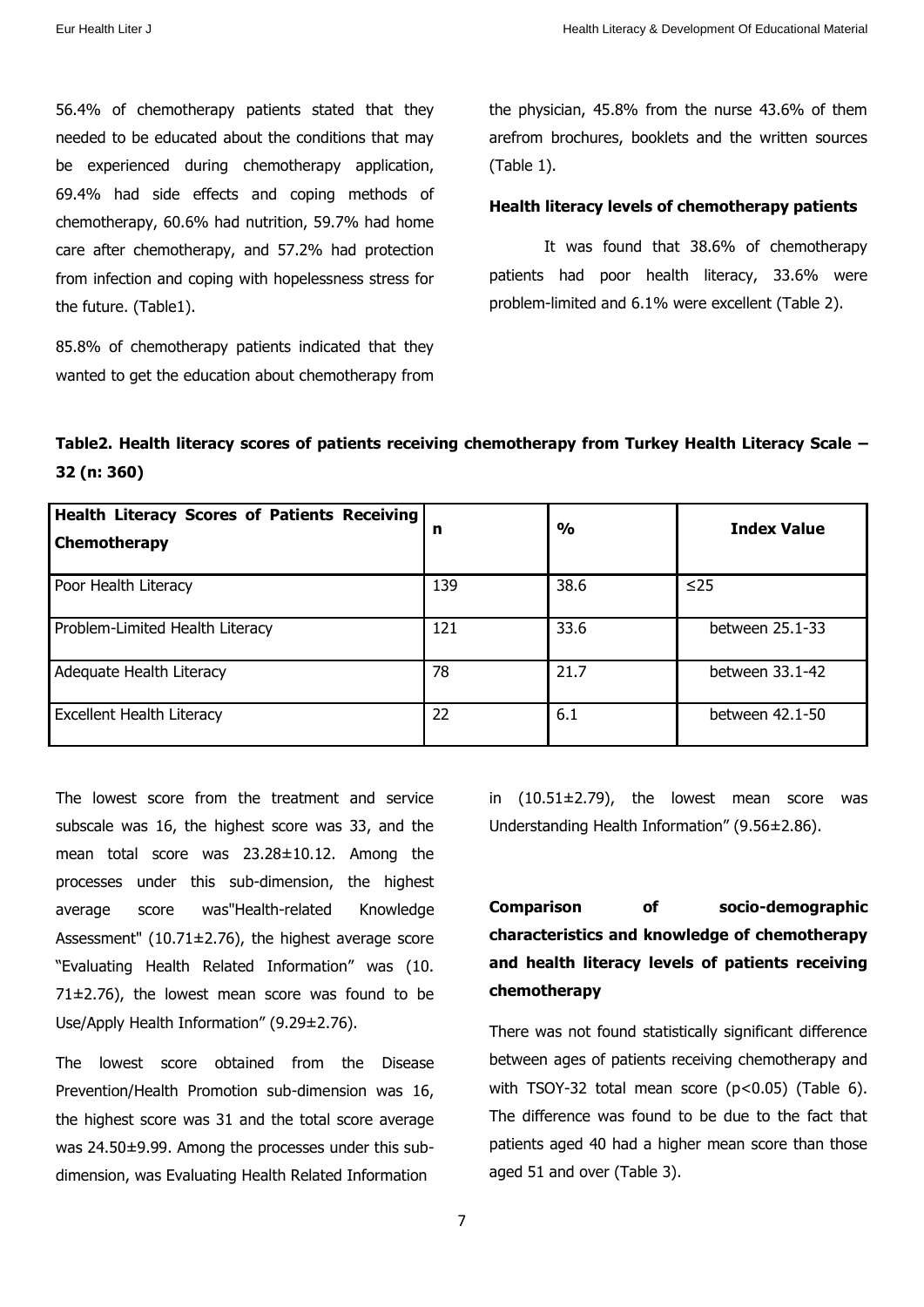**Table3. Comparison of total average score socio-demographic characteristics and knowledge levels of chemotherapy and Turkey Health Literacy Scale – 32 (n: 360)** 

| Comparison of total average score socio-demographic  |                  |              |
|------------------------------------------------------|------------------|--------------|
| characteristics and knowledge levels of chemotherapy | $X \pm SD$       |              |
| Age                                                  |                  |              |
| $≤40a$                                               | 43.52±9.71       | $F = 4,831$  |
| Between 41-50 <sup>b</sup>                           | 41.35±10.11      | $p = 0.003$  |
| $\geq 51$ <sup>c</sup>                               | 38.51±9.29       | a > c        |
| <b>Gender</b>                                        |                  |              |
| Female                                               | $41.12 \pm 8.73$ | $t = -0.503$ |
| Male                                                 | $41.52 \pm 8.85$ | $p=0.584$    |
| <b>Education status</b>                              |                  |              |
| Primary education <sup>a</sup>                       | 37.73±9.85       | $F = 27.505$ |
| Secondary education                                  | 43.41±9.25       | p<0.001      |
| High education <sup>c</sup>                          | 46.36±8.62       | b, c > a     |

\*\*\*p<0.001 F= One-way analysis of variance; t= t-test in independent groups; KW= Kruskal Wallis; z= Mann Whitney U; Adj. p= Bonferroni corrected significance for corrected Mann Whitney U

There was not found statistically significant difference between gender of patients receiving chemotherapy and with TSOY-32 total mean score (p>0.05) (Table 3).

There was not found statistically significant difference between educational status of patients receiving chemotherapy and with TSOY-32 total mean score (p<0.05) (Table 3). The difference was found to be as secondary education and higher education graduates had a high average score from primary school graduates.

### **Opinions of experts and patients receiving chemotherapy on CPEG**

It was determined that the lowest score obtained from the opinions of the experts in line with the Evaluation of the Suitability of the Written Education Material on the CPEG was 15, the highest score was 26 and the total score average was 22.86±3.57.

When the total score mediations of the experts in the DISCERN scale regarding the CPEG were examined, total score of the scale was found to be 66.50±7.23, reliability score 32.50±8.36, knowledge quality score 29.14±7.97, overall quality score 4.57 ±0.51.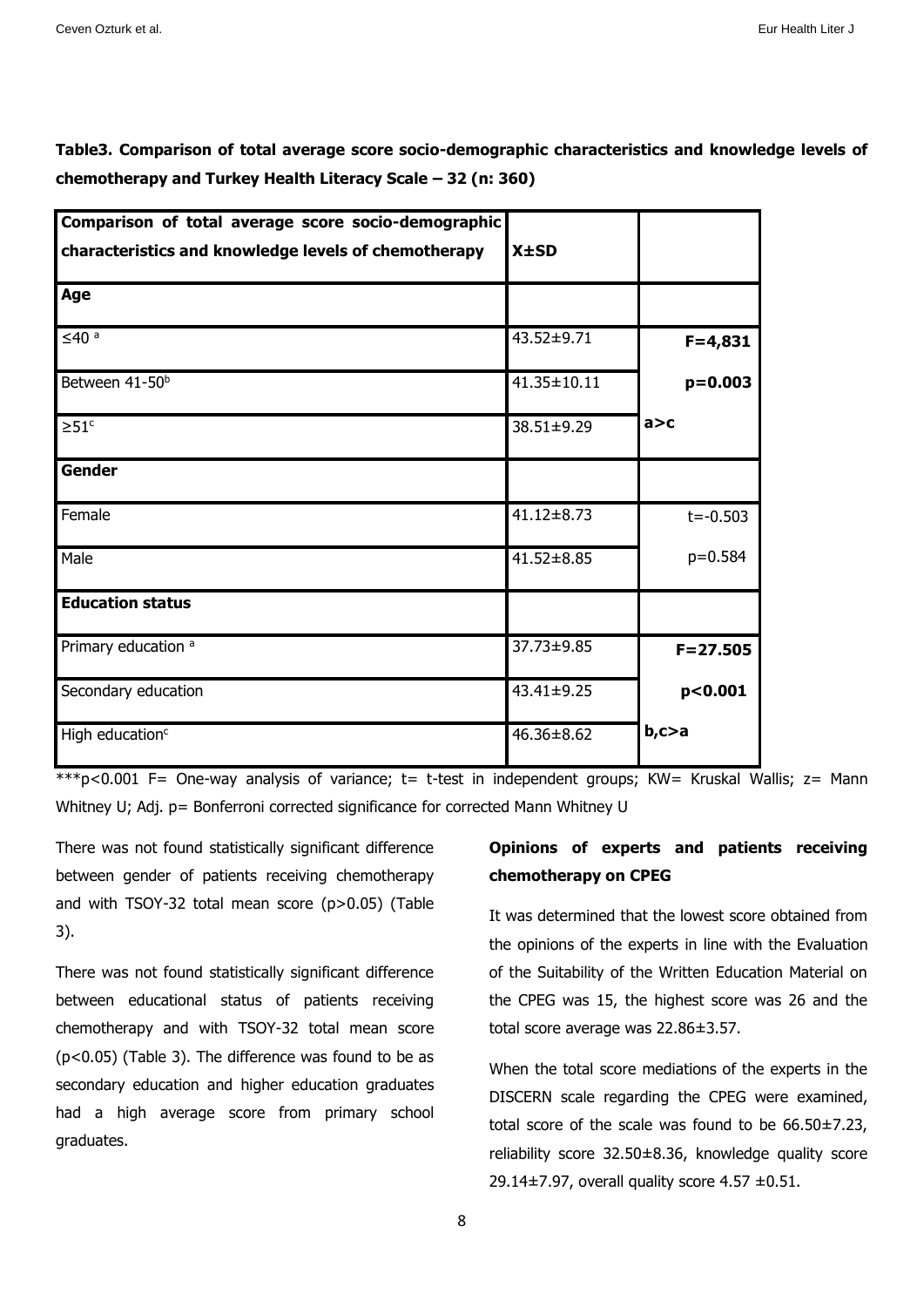When the cultural suitability of CPEG is examined; It was found that 92.9% of chemotherapy patients stated that the language and logic of the material were appropriate to the society and that 78.6% stated that the images were positive, realistic and appropriate.

### **DISCUSSION**

**Chemotherapy-related knowledge and education needs of patients receiving chemotherapy** 

Approximately three-quarters of patients receiving chemotherapy reported that they have knowledge about chemotherapy. However, only 19.2% of patients of them found that their information is sufficient. Özdoğan and Kav (2014) (13) found that while the majority of cancer patients found their knowledge of chemotherapy insufficient, a very few of them found it sufficient. Wittenberg et al. (2018) (20), found that cancer patients do not have enough information about the management and treatment of the disease, they have difficulty in accessing the information they need and they need information about the management, treatment and side effects of the disease. This finding, It was evaluated that nurses' patient education activities should be planned on subjects such as treatment, side effects of patients to improve their adaptation and quality of life, to manage the disease.

It was determined that the chemotherapy patients mostly obtained their information on chemotherapy from the internet, physician and another patient. Tengilimoglu et al. (2015) (21) that individuals follow health-related developments primarily through social media and health personnel. Ozdogan and Kav (2014) (13) that the patients and their relatives first received information from the physician, another patient and from the internet they prefer to be given the written and verbal information together when receiving this information. Ballard and Hill (2016) (8) with the developing technology these days, many cancer patients use the internet as a source of information and cancer patients have stated that they obtained information via the Internet. Eysenbach (2003) (22) found that internet use is quite common among cancer patients. It was interpreted that individuals would use the Internet to obtain more comprehensive information on health issues and health-related developmentsin this context, the finding was interpreted as with the rapid development of technology and the increasing use of the internet and health-related information.

The majority of chemotherapy patients stated that they needed education on subjects such as the side effects and coping methods of chemotherapy, nutrition, home care after chemotherapy etc. that may be experienced during chemotherapy application (Table1). In related studies, has identified that the patients firstly, wanted to be informed about the side effects of treatment, the probability of recurrence, psychological effects, prognosis, when the treatment would end and the causes of this disease, but the information needs to be reevaluated when the patient's knowledge and experience increases during the long illness period (23). In general, it is emphasized that the chemotherapy patients often want to receive education on disease, chemotherapy treatment and effects, disease management and home care. This finding suggests that patients receiving chemotherapy want to receive education in chemotherapy-related subjects (treatment and side effects, etc.), therefore, it was considered that nurses should determine the priority education needs of patients and plan the patient education according to these needs.

It was determined that the majority of chemotherapy patients wanted to receive education from physicians, nurses and written sources such as brochures and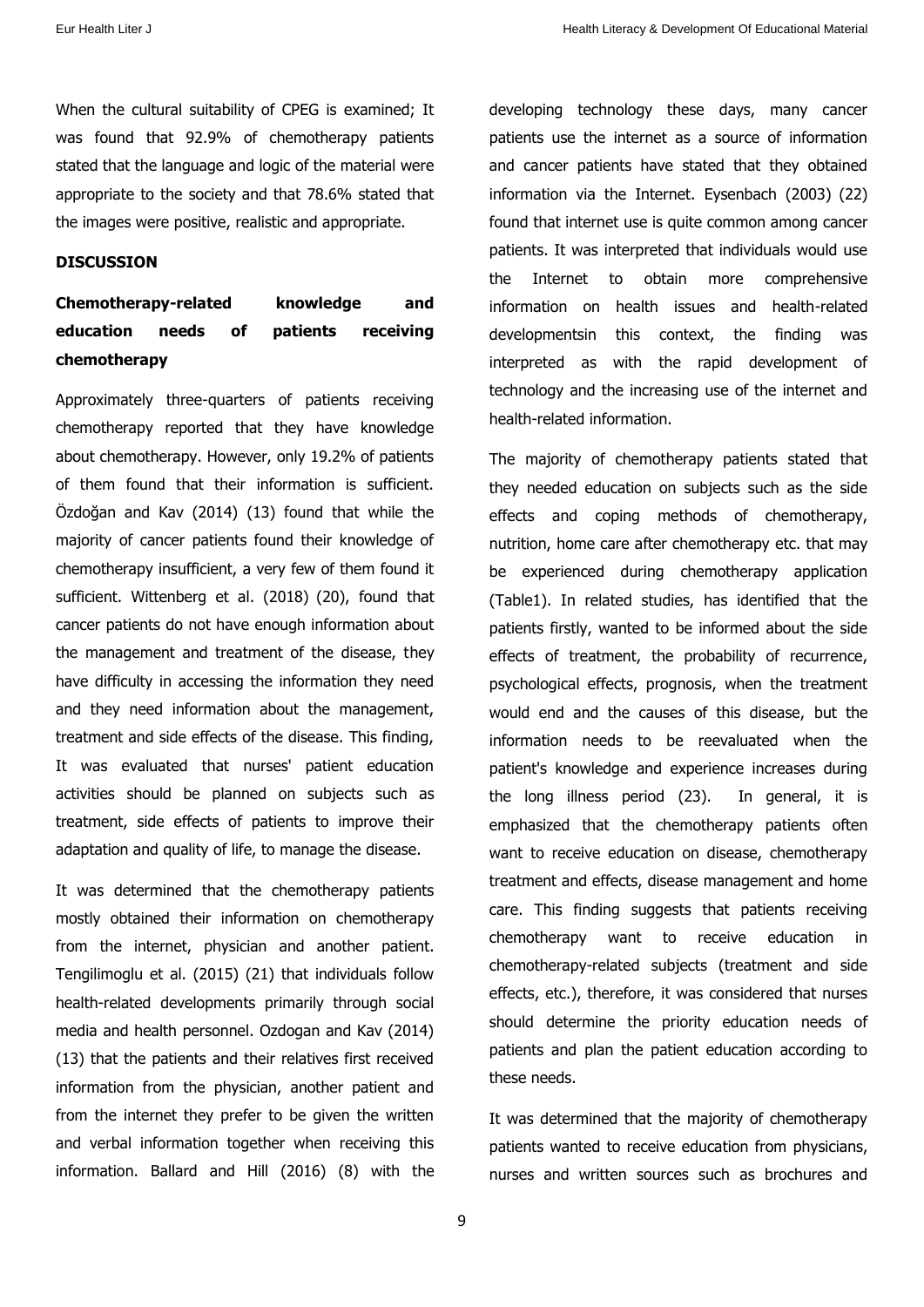booklets (Table1). As patient advocates, oncology nurses must attend to varying levels of health literacy among patients and families (20) Ballard and Hill (2016) (8), stated that the majority of cancer patients and their relatives prefer to receive information from physicians, nurses, books and individuals who have the same disease. This similar finding to the results of the research, was evaluated that the chemotherapy patients wanted to get the information about the disease from physicians and nurses that they thought to have more accurate and reliable information. It is considered that Chemotherapy patients who want to get information from written education materials choose them because with these materials they have access to the necessary information in a short time and they allow them to read the information over and over and reinforce verbal education.

The majority of the chemotherapy patients had poor health literacy level and limited-problematic (72.2%) and very few (6.1%) were excellent (Table 2). There is a paucity of data relating health literacy to cancer treat-ment, and health literacy is likely very important in the context of patients navigating through cancer treatment (24). Tanrıover et al. (2014) (14) in Turkey 24, 5 % of the population is insufficient, of 40.1% problematic, 27.8% adequate, while the 7.6% that has excellent health literacy level, in other words, approximately 3 million individuals are inadequate and problematic health literacy level. In European Health Literacy Project (2009-2012) (25) it is determined that 12.4% of the population in Europe is inadequate, 35.2% is problematic, 36% is sufficient, 16.5% have excellent health literacy level, ıt was determined that individuals with low health literacy applied to the hospital/emergency department three or more times and physician examination six and more times. Özdoğan and Kav (2014) (13), it was found that the health literacy levels of cancer patients and their relatives are low. This finding shows that as a result of the low level of health literacy, all the negativities (prolonged hospital stay of individuals., unnecessary emergency room uses, unnecessary labor losses, increase in health expenditures, increase in unnecessary inspection rates, Inability to effective management of chronic diseases and difficulties in adapting to treatment, increase in mortality and morbidity, individuals limited communication with nurses and other health professionals, difficulty in understanding health etc.) mentioned in the literature may be experienced and this may affect both health care services and the adaptation of the patient and family to the disease (26, 27). Therefore, it is important to plan educational activities that will increase the health literacy levels of individuals.

## **Socio-demographic characteristics of patients receiving chemotherapy and comparison of chemotherapy knowledge and health literacy levels**

When comparing average scores of TSOY-32 and ages of chemotherapy patients it is found that average health literacy score of patients aged 40 years and younger was higher than those aged 50 years and older ( $p$ <0.05), (Table 3). Sequeira et al. (2013) (28), Özdemir et al., (2010) (29) found that health literacy levels of individuals older than 60 years were lower than those of other age groups. Safeer and Keenan (2005) (30) have determined that 80.0% of individuals over 60 years of age, especially those with chronic diseases, have limited health literacy levels, therefore, individuals have problems in filling out hospital forms and answering questions about their health and they were unable to ask the health personnel important questions about their health because of their hesitation. This finding similar to the results of the research shows that, especially those who are over 50 years old who have chemotherapy will have problems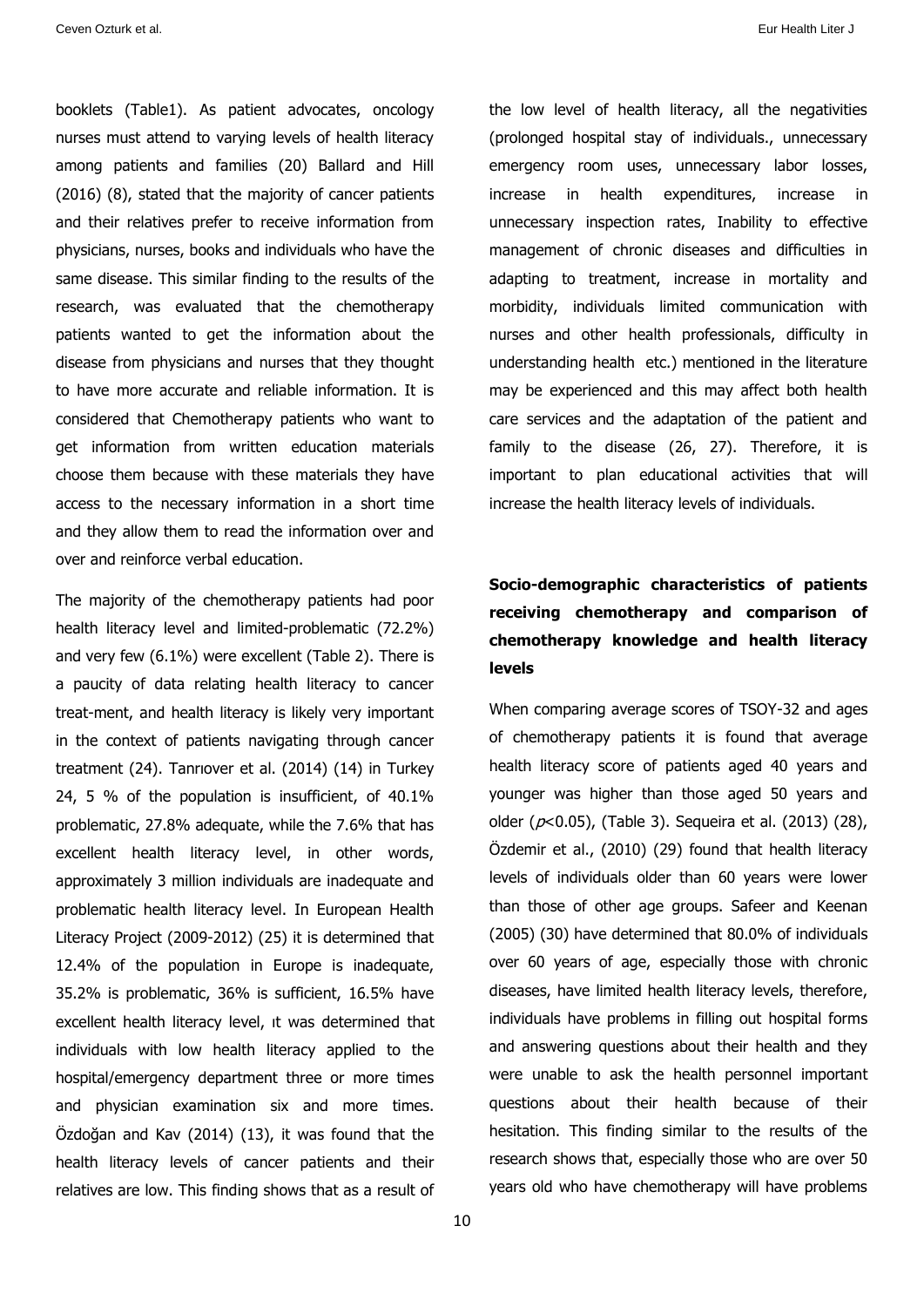in the follow-up of health care services, filling in consent forms to save appointment dates, o be able to read prescriptions and drug leaflets and understand this information, to manage and cope with diseases at home, read and understand written educational materialsthus, the rate of hospital admissions and health expenditures of patients will be increased.

When comparing average scores of TSOY-32 and gender of patients receiving chemotherapy It is found that there is no statistically significant difference  $(p>0.05)$ , (Table3). Almaleh et al., (2017) (31) that only 10.2% of female patients have adequate health literacy, Ozdemir et al., (2010) (29) found that women's health literacy levels were lower than men's. In the European Health Literacy Project (2009-2012) (25), it was found that health literacy was higher in women than in men. Although there are studies showing that women's health literacy levels are high in general there are also studies showing that women have lower health literacy levels than men.However, in the researches it was found that there was no relationship between gender and health literacy level.This finding was evaluated that the level of health literacy of chemotherapy patients did not change according to gender.

When comparing average scores of TSOY-32 and education status of patients receiving chemotherapy It was determined that the average health literacy score of the secondary and higher education graduates was higher than the basic education graduates ( $p<0.05$ ), (Table3). In Turkey Health Literacy Project study made by both Tanriover et al.  $(2014)^{14}$  and European Health Literacy Project (2009-2012)<sup>23</sup>. It was determined that health literacy level increased as individuals' education level increased.

Copurlar and Kartal (2016) (32), Sorensen et al. (2015) (33), reported that health literacy level decreased as education level decreased, this finding was interpreted as it was evaluated that patients receiving chemotherapy with low educational level may have hesitation with health personnel on subjects such as use their medication, to request the repetition of the information given or to ask questions.

### **Opinions of experts and patients receiving chemotherapy on CPEG**

It was determined that the written education material developed in the research was high in terms of content, literacy status, pictures, graphics, tables and lists, planning, learning and motivation, cultural readability, reliability and quality of knowledge according to experts and patients receiving chemotherapy. It is stated that most of used written education materials also used in the research examining written education materials are insufficient in terms of reliability, knowledge quality and content (pictures, graphics, writtings and planning conditions). It is highlighted that these materials can only be understood by the help of a nurse or physician since they contain intense medical terms and therefore suitable only those for high level of health literacy (9, 17, 34). This finding indicates that written education material developed considering the patients with poor health literacy levels and limited-problematic patients will be high in terms of readability and comprehensibility by patients.

#### **Limitations**

The study was limited to patients who applied to the Medical Oncology Policlinic of the Internal Medicine Department of the university hospital between January and March 2017 and met the criteria for the study.

There have been many patients under the age of 18 who are illiterate or who do not want to participate in the research because of their personal fears.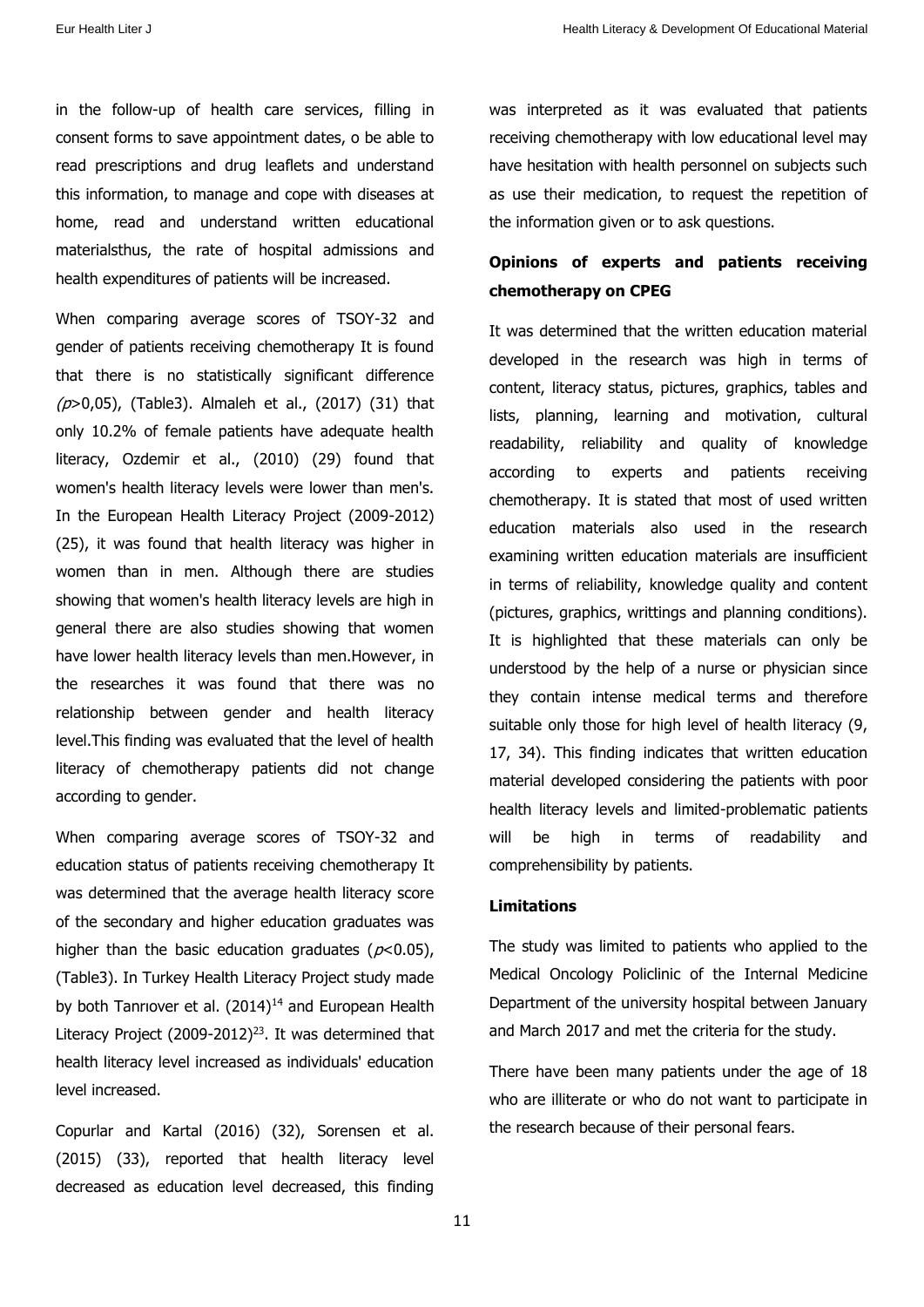### **CONCLUSION and RECOMMENDATIONS**

The health literacy level of 38,6% of patients receiving chemotherapy is insufficient and 6,1% of them are excellent. The developed CPEG has a high level of readability, content, literacy, pictures, graphics, tables and lists, planning, learning and motivation, readability in terms of cultural relevance, reliability and quality of information according to experts and patients receiving chemotherapy.

According to results of the research;

- **i** in collaboration with healthcare professionals from different disciplines and health policy makers, development of written educational materials considering the health literacy levels of the society and healthy/sick individuals, evaluation of written education materials in terms of readability, reliability and quality of knowledge,
- **•** CPEG developed for patients receiving chemotherapy. Can be recommended.

### **Conflicts of Interest**

None of the author has any conflict of interest to disclose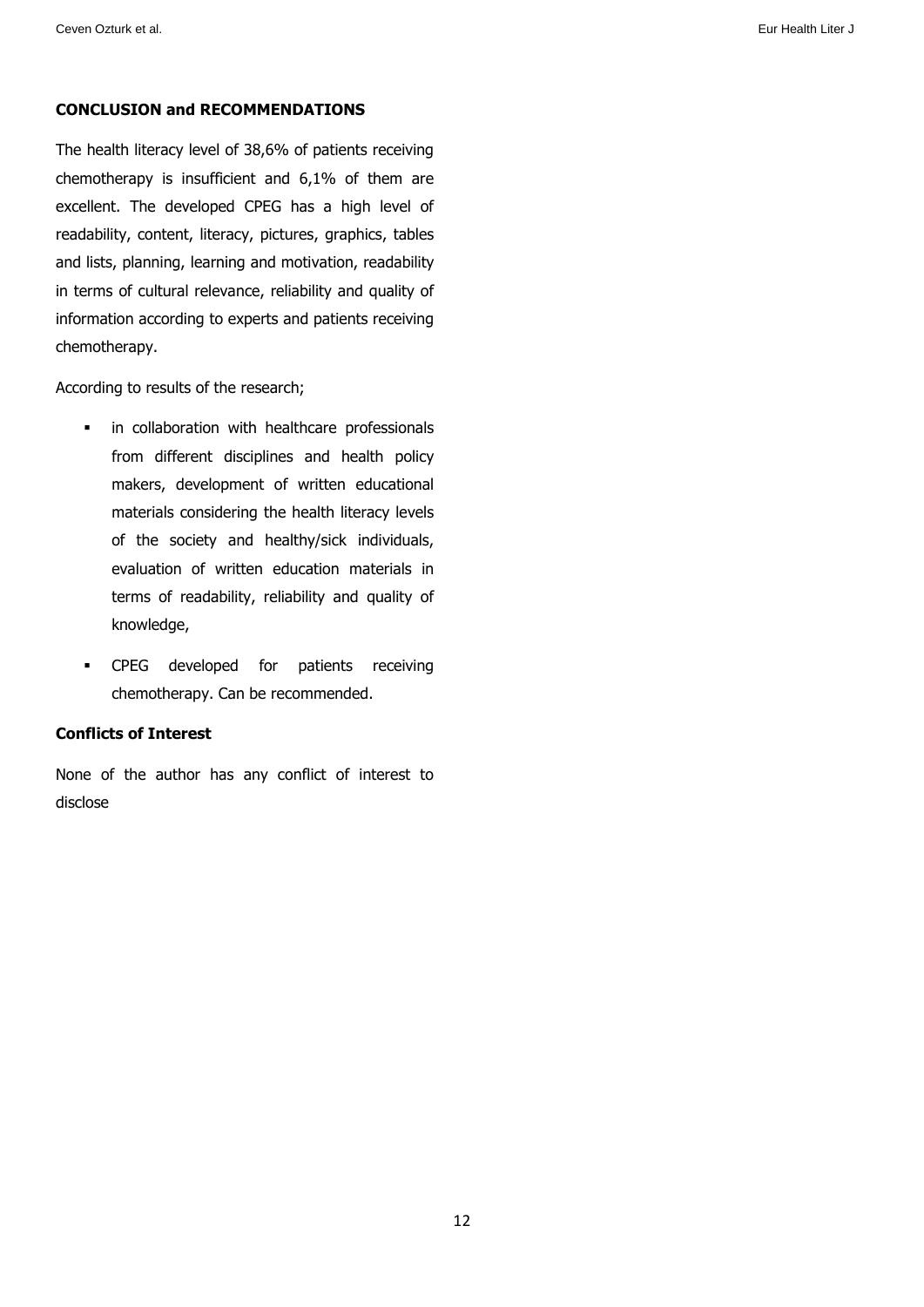### **References**

- 1. 1. Goldsmith JV, Terui S. Family oncology caregivers and relational health literacy. Challenges. 2018; 9 (2): 35.
- 2. 2. Paakkari L, Okan O. COVID-19: Healthliteracy is an underestimated problem. Lancet Public Health. 2020; 5: 249–250.
- 3. 3. Türkiye İstatistik Kurumu. cancer incidence in Turkey. Available at: [http://www.tuik.gov.tr/PreHaberBultenleri.do?i](http://www.tuik.gov.tr/PreHaberBultenleri.do?id=15847) [d=15847,](http://www.tuik.gov.tr/PreHaberBultenleri.do?id=15847) (accessed 05.05.2020). 2020.
- 4. 4. Palumbo R. Examining the impacts of health literacy on health care costs. An evidence synthesis. Health Services Management Research. 2017; 30: 197–212.
- 5. 5. Parnell TA, Stichler JF, Barton AJ, Loan LA, Boyle DK, Allen PE. A concept analysis of health literacy. Nursing Forum. 2019; 54 (3): 315-327.
- 6. 6. Fischer KA, Walling A, Wenger N, Glaspy J. Cost health literacy as a physician skill-set: The relationship between oncologist reported knowledge and engagement with patients on financial toxicity. Supportive Care in Cancer. 2020; 28; 5709–5715.
- 7. 7. Paige SR, Krieger JL, Stellefson ML. The influence of e-health literacy on perceived trust in online health communication channels and sources. Journal of Health Communication. 2017; 22: 53–65.
- 8. 8. Ballard D, Hill JMF. The nurse's role in health literacy of patients with cancer. Clinical Journal of Oncology Nursing. 2016; 20 (3): 232-234.
- 9. 9. Safeer RS, Keenan J. Health literacy: the gap between physicians and patients. American Family Physician, 2005; 72 (3): 463– 468.
- 10. 10. World Health Organization. Health literacy: The solid facts. Geneva: World Health Organization; 2013. 73. Available at: [https://apps.who.int/iris/handle/10665/32643,](https://apps.who.int/iris/handle/10665/32643) (accessed 05.05.2020).
- 11. 11. Al Sayah F, Majumdar SR, Johnson JA. Association of inadequate health literacy with health outcomes in patients with type 2 diabetes and depression: Secondary analysis of a controlled trial. Canadian Journal of Diabetes. 2015; 39 (4): 259–265.
- 12. 12. Sadeghi S. Brooks D, Stagg-Peterson S, Goldstein R. Growing awareness of the

importance of health literacy in individuals with COPD. Journal of Chronic Obstructive Pulmonary Disease. 2013; 10 (1): 72–78.

- 13. 13. Ozdogan PS, Kav S. Developing teaching materials for the health literacy and needs of patients and their relatives receiving radiotherapy. Yükseklisans tezi, Başkent Üniversitesi Sağlık Bilimleri Enstitüsü. 2014; Ankara, Türkiye.
- 14. 14. Tanriover M, Yildirim HH, Demiray-Ready FN, Cakir B, Akalin HE. Saglik Okuryazarlıgı Arastirmasi, Birinci Baski, 2014; Saglik-Sen Yayınları, Altan Ozyurt Matbaacılık, Ankara, Turkey.
- 15. 15. Martin LT, Ruder T, Escarce JJ, Ghosh-Dastidar B, Sherman D, Elliott M et al. Developing predictive models of health literacy. Journal of General Internal Medicine 2009; 24(11): 1211–1216. DOI: 10.1007/s11606-009-1105-7
- 16. 16. Doak LG, Doak CC, Meade CD. Strategies to improve cancer education materials. Oncology Nursing Forum 1996; 23(8): 1305– 1312.
- 17. 17. Gokdogan F, Kır E, Özcan A, Cerit B, Yıldırım Y, Akbal S. Are the training booklets reliable? 2. International & 9. National Nursing Congress, 2003; Antalya-Türkiye.
- 18. 18. Demir F, Ozsaker E, Özcan AI. The quality and suitability of written educational materials for patients. J Clin Nurs, 2008; 17: 259-265.
- 19. 19. Charnock D, Shepperd S, Needham G, Gann R. DISCERN: an instrument for judging the quality of written consumer health information on treatment choices. Journal of Epidemiology & Community Health, 1999; 53(2): 105-111.
- 20. 20. Wittenberg E, Ferrell B, Kanter E, Buller H. Health literacy: Exploring nursing challenges to providing support and understanding. Clinical Journal of Oncology Nursing 2018; 22 (1): 53- 61.
- 21. 21. Tengilimoglu E, Parilti N, Yar CE.Social media usage in the choice of hospital and doctors: Ankara case study. İktisadi ve İdari Bilimler Fakültesi Dergisi 2015; 17 (2): 76–96.
- 22. 22. Eysenbach G. The impact of the Internet on cancer outcomes. A Cancer Journal for Clinicians Cancer 2003;53: 356–371.
- 23. 23. Akgul Baskale H, Serçekuş P, Partlak Günüşen N. Investigation of cancer patients'